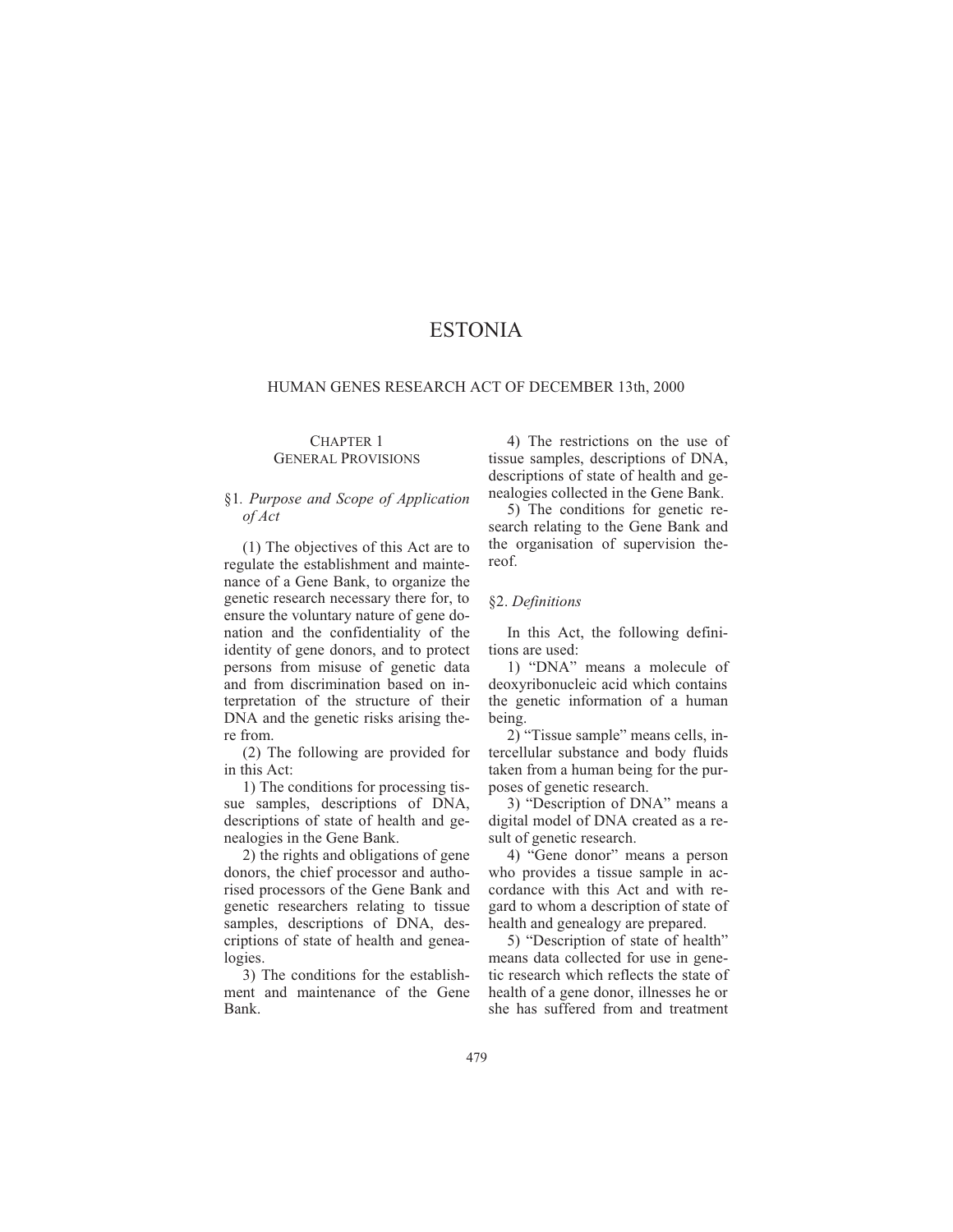thereof, and his or her lifestyle, physical and social environment and hereditary characteristics.

6) "Genealogy" means information in the Gene Bank concerning the names, dates of birth and blood relationships of the ascendants and descendants of a gene donor.

7) "Genetic research" means the scientific study and description of DNA, other constituents of tissue samples, descriptions of state of health and genealogies and determination of the links between them with the purpose of obtaining data on the genes, gene products and hereditary characteristics of human beings.

8) "Genetic researcher" means a natural or legal person or a state or local government agency who performs genetic research.

9) "Genetic data" means data concerning the genes, gene products or hereditary characteristics of a human being, including a description of DNA or a part thereof, which is obtained as a result of genetic research.

10) "Gene Bank" means a database established and maintained by the chief processor consisting of tissue samples, descriptions of DNA, descriptions of state of health, genealogies, genetic data and data enabling the identification of gene donors.

11) "Coding" means the replacement with a unique code of such data of a tissue sample, description of DNA, description of state of health or genealogy which enables the identification of the person.

12) "Decoding" means the reverse identification of a gene donor through the unique code given to a tissue sample, description of DNA, description of state of health or genealogy or the

identification of the tissue sample, description of DNA or description of state of health of a gene donor based on the identity of the gene donor.

# §3. *Chief Processor of Gene Bank*

(1) The chief processor of the Gene Bank is a non-profit foundation founded by the Republic of Estonia on the basis of the Foundation of and Participation in Legal Persons in Private Law by the State Act (RT I 1996, 48, 942; 73, correction notice; 1998, 59, 941) within the area of government of the Ministry of Social Affairs which has the right to organise the taking of tissue samples, to prepare descriptions of state of health and genealogies, to code, decode, store, destroy and issue descriptions of state of health and genealogies, to perform genetic research and to collect, store, destroy and issue genetic data.

(2) The objectives of the chief processor are to:

1) Promote the development of genetic research.

2) Collect information on the health of the Estonian population and genetic information concerning the Estonian population.

3) Use the results of genetic research to improve public health.

(3) In order to achieve its objectives, the competence of the chief processor includes the establishment and maintenance of the Gene Bank. The chief processor has the right to delegate the rights of processing, except for coding and decoding, to an authorised processor on the basis of a contract in the cases and under the conditions prescribed in this Act.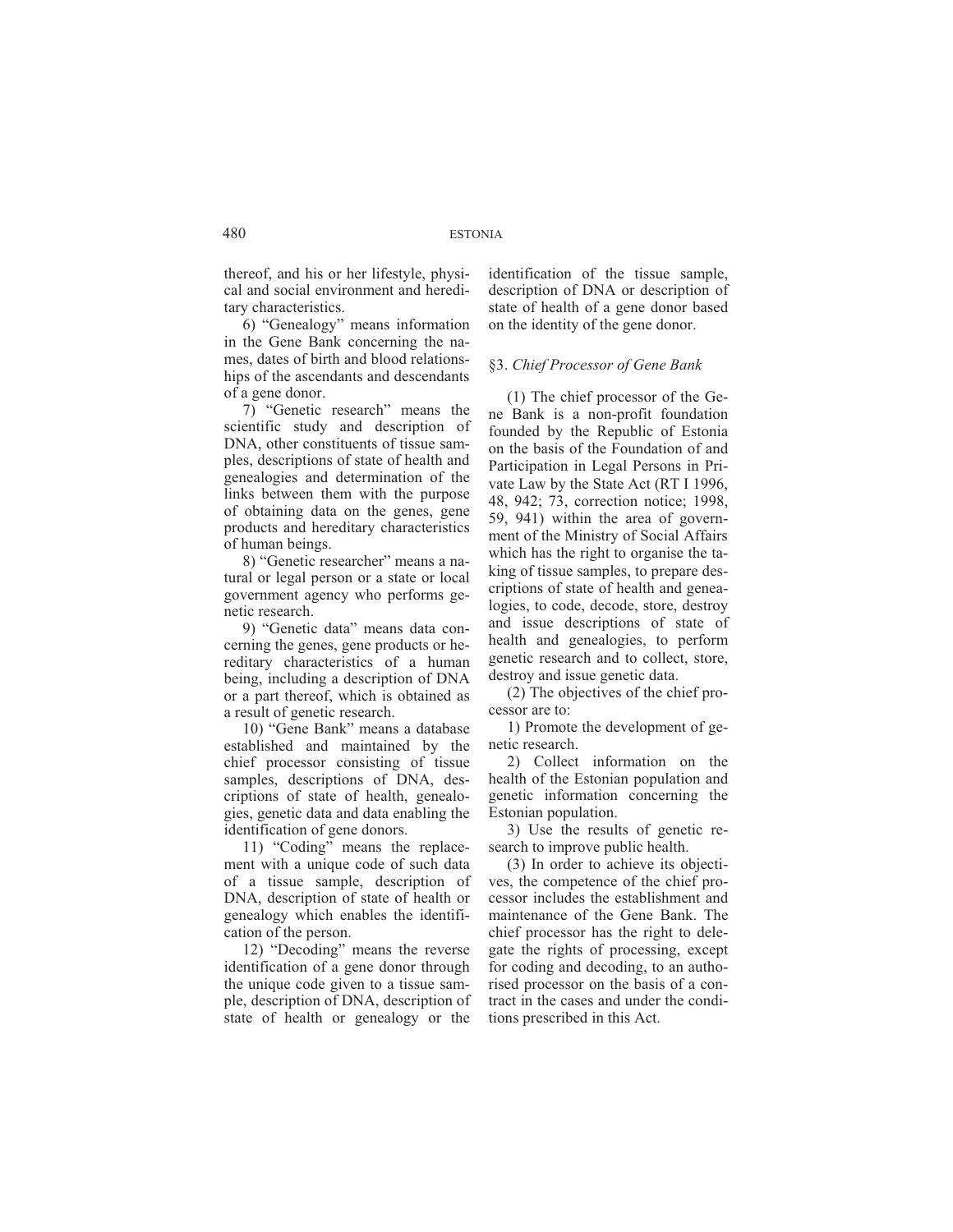# §4. *Supervisory Board of Chief Processor of Gene Bank*

(1) The supervisory board of the chief processor of the Gene Bank shall consist of nine members. The Riigikogu shall, on the proposal of the Social Affairs Committee of the Riigikogu, appoint three members of the supervisory board. The Government of the Republic shall appoint three members of the supervisory board. The Board of the Estonian Academy of Sciences shall appoint three members of the supervisory board.

(2) The term of authority of a member of the supervisory board is from one year to five years. The due date for termination of the authority of a member of the supervisory board shall be determined upon appointment of the member of the supervisory board. If a member of the Riigikogu or the Government of the Republic is appointed to the supervisory board, the authority of such member of the supervisory board shall terminate upon the termination of his or her authority as a member of the Riigikogu or the Government of the Republic.

(3) The body which appointed a member of the supervisory board may remove the member of the supervisory board with good reason, which is, above all, failure to perform his or her duties to a material extent, a constant conflict of interests or inability to participate in the work of the supervisory board or the causing of significant damage to the interests of the chief processor of the Gene Bank in any other manner, and also the commencement of bankruptcy proceedings against the member of the supervisory board.

# §5. *Authorised processor of Gene Bank*

An authorised processor of the Gene Bank is a natural or legal person or an Estonian state agency or local government agency who may receive all processing rights, except the right to code and decode, from the chief processor on the basis of a contract. The requirements for authorised processors shall be established by the Government of the Republic.

# §6*. Genetic Research and Genetic Testing*

(1) Genetic research relating to the Gene Bank is permitted in order to study and describe the links between genes, the physical and social environment and the lifestyles of people, to find medicinal products or methods of treatment on the basis thereof, to assess individual health hazards and to prevent illnesses.

(2) Genetic testing to which the provisions of Chapters 2, 3 and 4 of this Act do not apply may be performed pursuant to the procedure and for the purposes provided by law. Tissue samples taken from people in the course of genetic testing and the results of research performed on such samples shall not be added to the Gene Bank.

# §7. *Application of Provisions which Regulate Processing of Personal Data*

(1) The provisions of the Personal Data Protection Act (RT I 1996, 48, 944; 1998, 59, 941; 111, 1833; 2000, 50, 317; 92, 597) which regulate the processing of personal data, together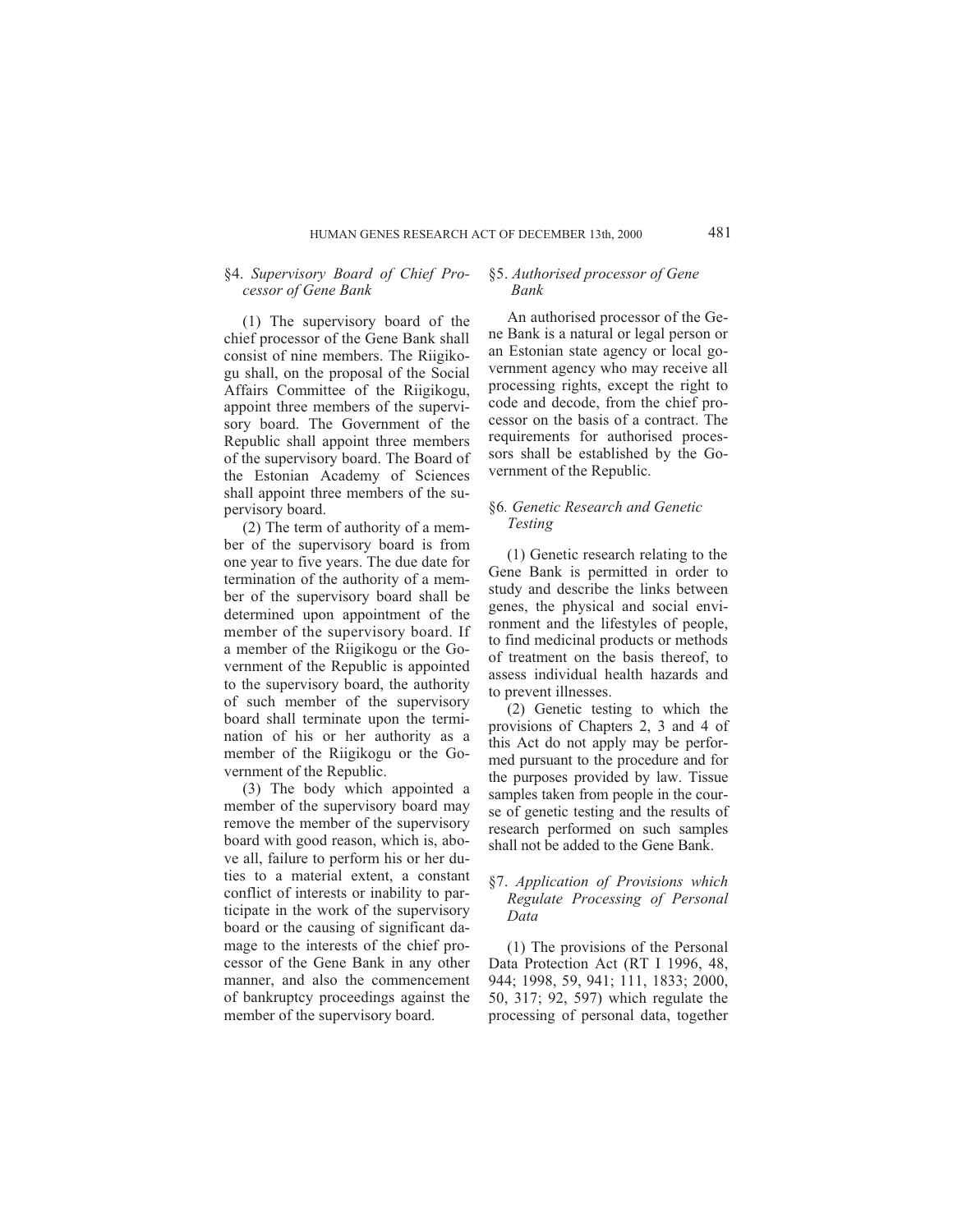with the specifications provided for in this Act, apply to the taking of tissue samples, preparation of descriptions of state of health, coding, decoding, and the maintenance of databases by the chief processor.

(2) The provisions regulating the processing of personal data do not apply to the processing of coded tissue samples, coded descriptions of DNA and coded descriptions of state of health if such tissue samples, descriptions of DNA and descriptions of state of health are processed as a set of data and on the condition that the set of data to be processed contains DNA samples, descriptions of DNA or descriptions of state of health of at least five gene donors at a time.

#### CHAPTER 2 RIGHTS OF GENE DONORS

# §8. *Confidentiality of Identity of Gene Donors*

(1) The identity of a gene donor shall remain classified after coding.

(2) A gene donor has the right to permit disclosure of his or her identity.

(3) The fact of a person being or not being a gene donor shall remain classified. Only a person himself or herself has the right to disclose the fact of being or not being a gene donor and the circumstances thereof, unless otherwise prescribed by law.

(4) Coding and decoding shall be performed in accordance with the requirements of this Act.

# §9*. Voluntary Nature of Gene Donation*

(1) It is prohibited to take a tissue sample and prepare a description of state of health or genealogy without the specific knowledge and voluntary consent of the person.

(2) It is prohibited to influence a person's decision to become a gene donor, including by threatening the person with negative consequences, promising material benefits or providing subjective information.

(3) The chief processor and authorised processors are permitted to disseminate only general information concerning the Gene Bank and genetic research.

# §10. *Right to Apply for Destruction of Material*

(1) Pursuant to the provisions of § 21 of this Act, gene donors have the right to apply, at any time, to the chief processor for the destruction of data which enables decoding.

(2) If the identity of a gene donor is unlawfully disclosed, the gene donor has the right to apply to the chief processor for the destruction of the tissue sample, description of DNA and description of the state of health pursuant to the provisions of §21 of this Act.

#### §11*. Other Rights of Gene Donors*

(1) Gene donors have the right not to know their genetic data.

(2) Gene donors have the right to access personally their data stored in the Gene Bank. Gene donors do not have the right to access their genealogies.

(3) Gene donors shall not be charged for accessing their data stored in the Gene Bank.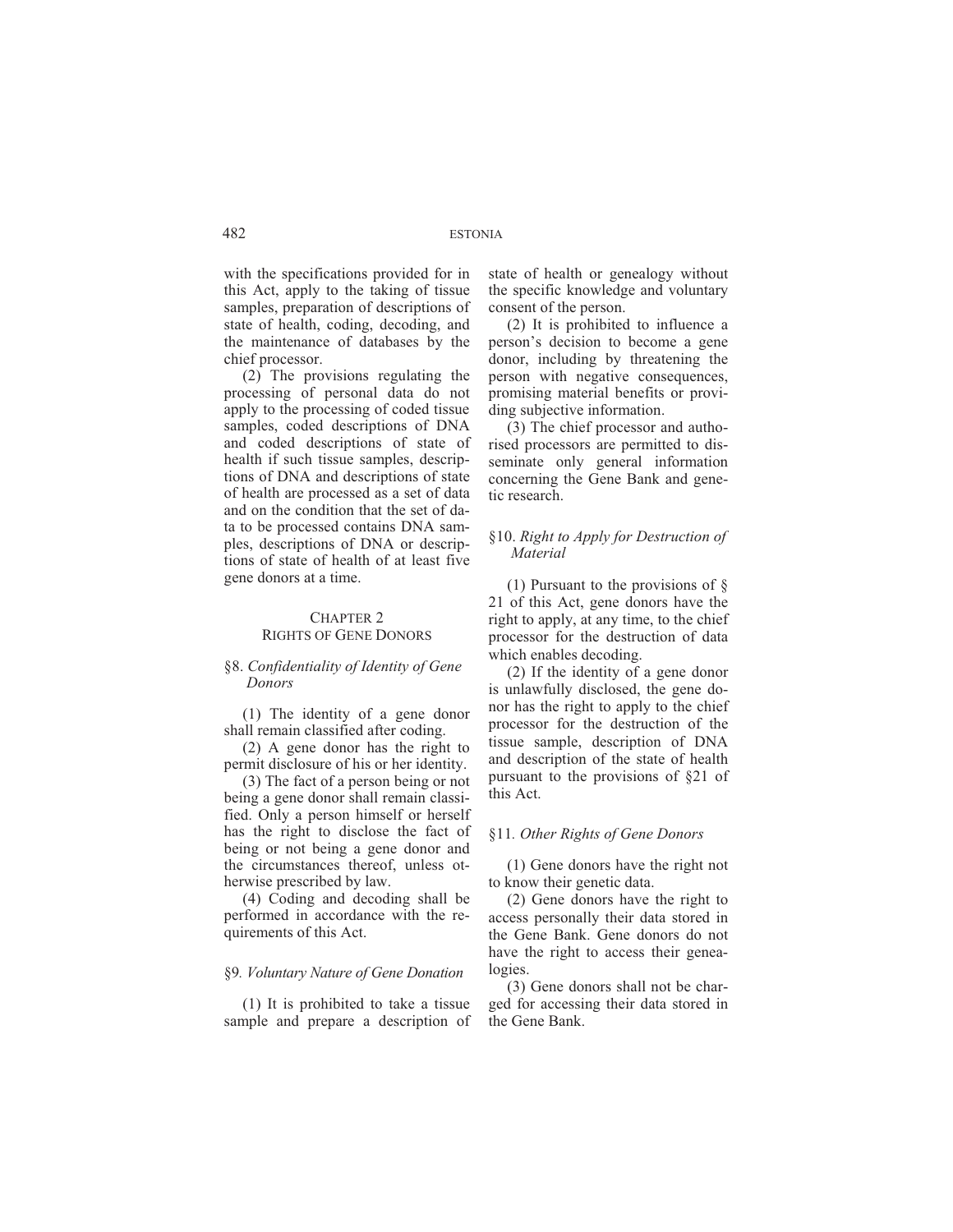(4) Gene donors have the right to genetic counselling upon accessing their data stored in the Gene Bank.

(5) Gene donors have the right to submit additional information on themselves to the chief processor.

(6) Gene donors have the right to prohibit the supplementation, renewal and verification of descriptions of their state of health stored in the Gene bank.

# §12*. Consent to Become Gene Donor*

(1) A person's consent to provide a tissue sample, to have a description of the state of health or the genealogy of the person prepared, to entry of the description of the state of health or the genealogy in the Gene Bank in coded form and to use thereof for genetic research, public health research and statistical purposes shall be prepared in writing and shall be signed by the person who becomes a gene donor.

(2) Partial or conditional consent is not valid.

(3) A document specified in subsection (1) of this section shall, in addition to an expression of consent and the signature of the person who becomes a gene donor, set out the following information:

1) The name and personal identification code or, in the absence thereof, sex, date of birth and residence of the person.

2) Information concerning the medical institution or family physician who is to take the tissue sample.

3) The part of the body from which and the manner in which the tissue sample is to be taken.

4) The date on which consent is granted.

(4) The chief processor or authorised processor shall inform a person,

prior to the person granting consent, of the following facts:

1) Grant of the consent specified in subsection (1) of this section is voluntary.

2) The gene donor is not entitled to request a fee for providing a tissue sample, preparation and study of a description of his or her state of health or genealogy, or use of the research results.

3) Data on hereditary characteristics and genetic risks obtained as a result of genetic research may be unpleasant for the gene donor.

4) The gene donor has the right not to know his or her genetic data.

5) The gene donor has the right to know his or her genetic data, except genealogy.

6) The gene donor has the right to apply to the chief processor for the destruction of data which enables decoding or, upon unlawful disclosure of his or her identity, for the destruction of the tissue sample, description of DNA and description of his or her state of health.

7) A gene donor has the right to withdraw his or her consent until his or her tissue sample or the description of his or her state of health is coded.

(5) The chief processor or authorised processor to whom a person who is about to become a gene donor submits his or her consent is required to provide the gene donor promptly with a copy of his or her written consent.

(6) The chief processor shall preserve the written consent of a gene donor for as long as the tissue sample, description of state of health or description of DNA are stored, except in the case provided for in subsection 10 (1) of this Act.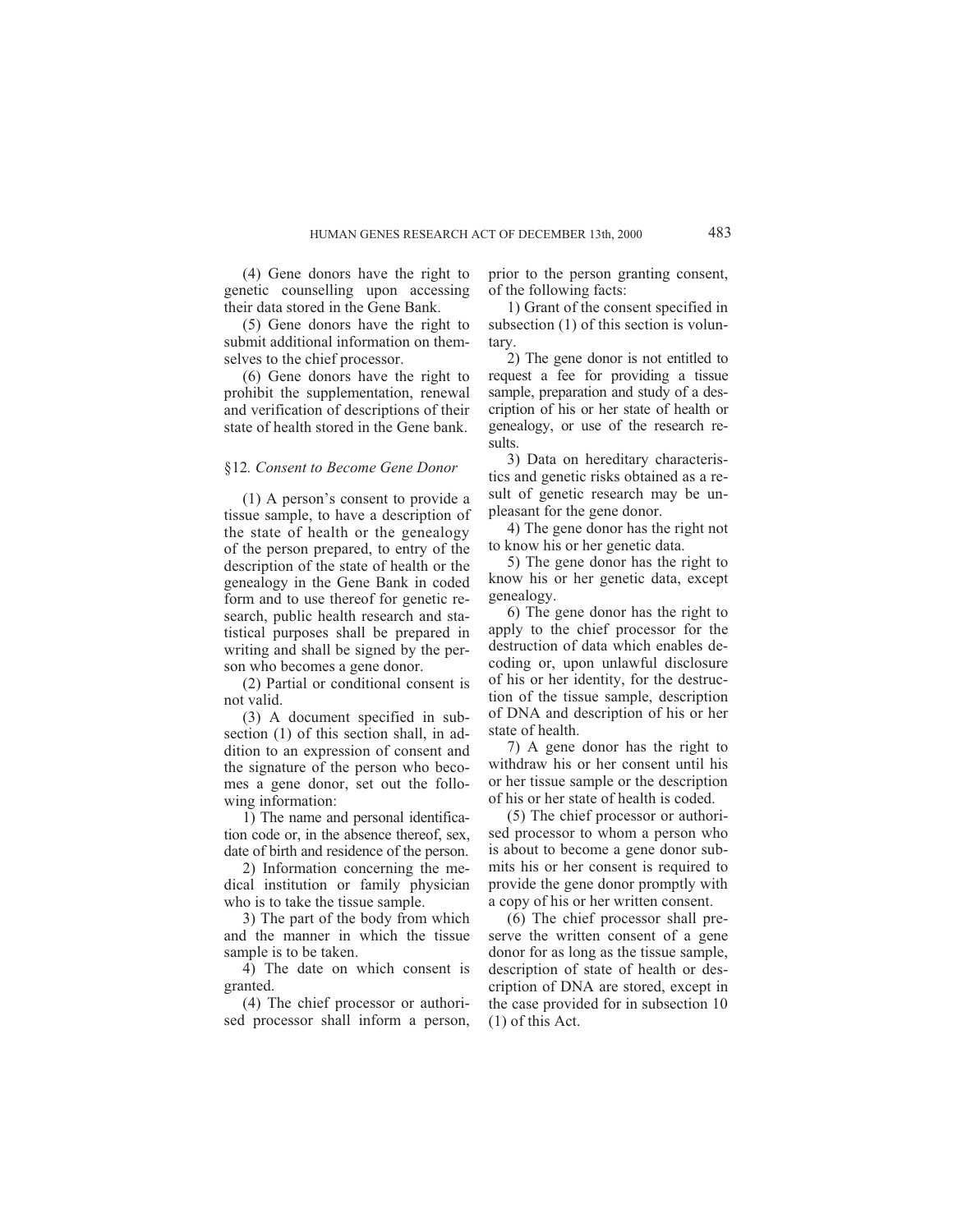(7) The format of written consent to become a gene donor and the procedure for the completion and preservation thereof shall be established by the minister of Social Affairs.

# §13. *Persons with Restricted Active Legal Capacity and Persons without Capacity to Exercise Will*

(1) The consent of a person with restricted active legal capacity to become a gene donor shall be deemed valid if the following conditions are met:

1) The person with restricted active legal capacity and his or her legal representative or guardian have been given the information provided for in subsection 12 (4) of this Act.

2) The legal representative or guardian has expressed the consent provided for in subsection 12 (1) of this Act;

3) The person with restricted active legal capacity is not opposed to providing a tissue sample or to the collection of descriptions of his or her state of health.

(2) Persons who are unable to understand the content and meaning of consent shall not be gene donors. In the case of doubt, it is presumed that the person is temporarily unable to understand the content and meaning of consent.

#### CHAPTER 3 PROCESSING OF GENE BANK

# §14. *Taking of Tissue Samples and*

# *Preparation of Descriptions of State of Health*

(1) The chief processor shall organise the taking of tissue samples and the preparation of descriptions of state of health itself or through an authorised processor.

(2) The medical procedure of taking a tissue sample shall be performed by a health care professional of the Republic of Estonia.

(3) A description of state of health shall be prepared and supplemented by the chief processor or authorised processor on the basis of statements by the gene donor and data on the gene donor stored in medical institutions. Only data on illnesses suffered from by the gene donor himself or herself may be collected from a gene donor. A gene donor may be asked questions about habits or illnesses which have occurred in his or her family. Such questions shall not enable the identification of a certain person or generation.

(4) The chief processor or authorised processor may prepare a genealogy on the basis of the results of questioning a gene donor and on the basis of other databases and genetic research.

(5) A person taking a tissue sample and a person preparing a description of state of health shall maintain the confidentiality of the identity of the gene donor, his or her tissue sample, the description of his or her state of health and his or her genealogy and shall deliver the personal data of the gene donor, the tissue sample, the description of his or her state of health and his or her genealogy to the chief processor or an authorised processor designated by the chief processor as soon as possible.

# §15. *Right of Ownership of Tissue Samples, Descriptions of State of Health and Genealogies*

(1) The chief processor's right of ownership of a tissue sample, descrip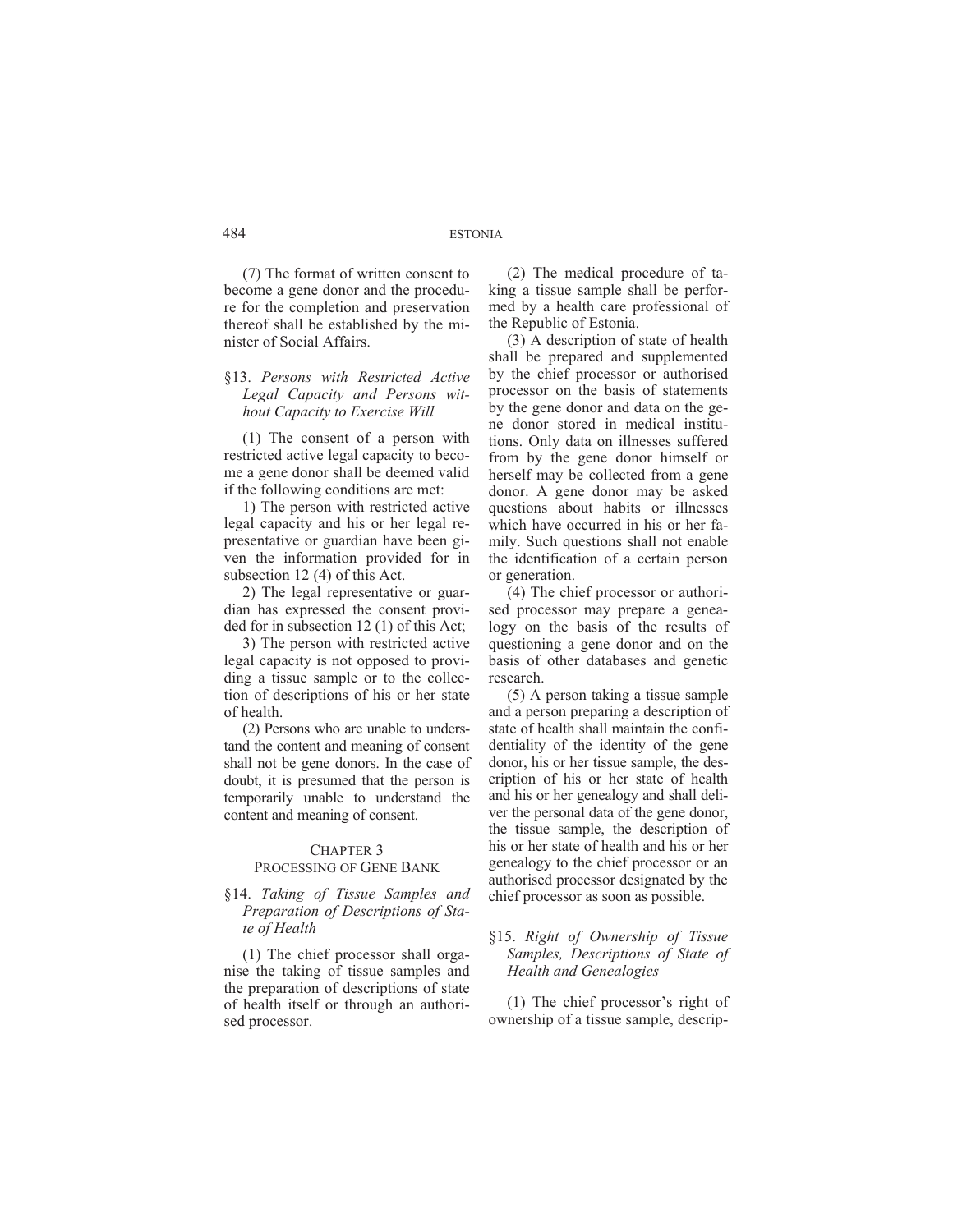tion of state of health, other personal data and genealogy is created from the moment the tissue sample or personal data is provided or the moment the state of health or genealogy is prepared.

(2) Tissue samples and uncoded information in the ownership of the chief processor and written consent of gene donors are not transferable.

(3) A gene donor is not entitled to request a fee for providing a tissue sample, preparation and study of a description of his or her state of health or genealogy, or use of the research results.

# §16*. Permission to Use Gene Bank*

(1) The Gene Bank may be used only for scientific research, research into and treatment of illnesses of gene donors, public health research and statistical purposes. Use of the Gene Bank for other purposes, especially to collect evidence in civil or criminal proceedings or for surveillance, is prohibited.

(2) The doctor of a gene donor has the right, pursuant to clause 24 (2) 7) of this Act, to obtain the decoded description of the state of health of the gene donor from the Gene Bank in order to treat the gene donor.

# §17. *Permission to Use Genealogy*

(1) Genealogies may be used only within the Gene Bank for structuring tissue samples, descriptions of DNA and descriptions of state of health on the basis of blood relationships.

(2) The chief processor may issue, to a gene researcher, the link between coded tissue samples, coded descriptions of DNA and coded descriptions of state of health based on blood relationships in adherence with the requirements provided for in subsection 22 (4) of this Act.

# §18. *Storage of Tissue Samples, Descriptions of DNA and Descriptions of State of Health*

(1) Tissue samples, descriptions of DNA and descriptions of state of health shall be stored by the chief processor or an authorised processor.

(2) Coded DNA samples, coded descriptions of DNA and coded descriptions of state of health may also be stored by a gene researcher who has the resources and conditions necessary for storage. The conditions for storage shall be established by the minister of Social Affairs.

(3) In order to organise storage, the chief processor shall enter into a contract with an authorised processor or gene researcher which shall set out the following:

1) The tissue samples, descriptions of DNA and descriptions of state of health handed over for preservation.

2) the time of delivery of the tissue samples, descriptions of DNA and descriptions of state of health to the authorised processor or gene researcher and the manner of supplementing the tissue samples, descriptions of DNA and descriptions of state of health.

3) The place and term of storage.

4) The method of storage.

5) The security measures to be applied by the storer.

6) The procedure for the copying, distribution, destruction and issue of tissue samples, descriptions of DNA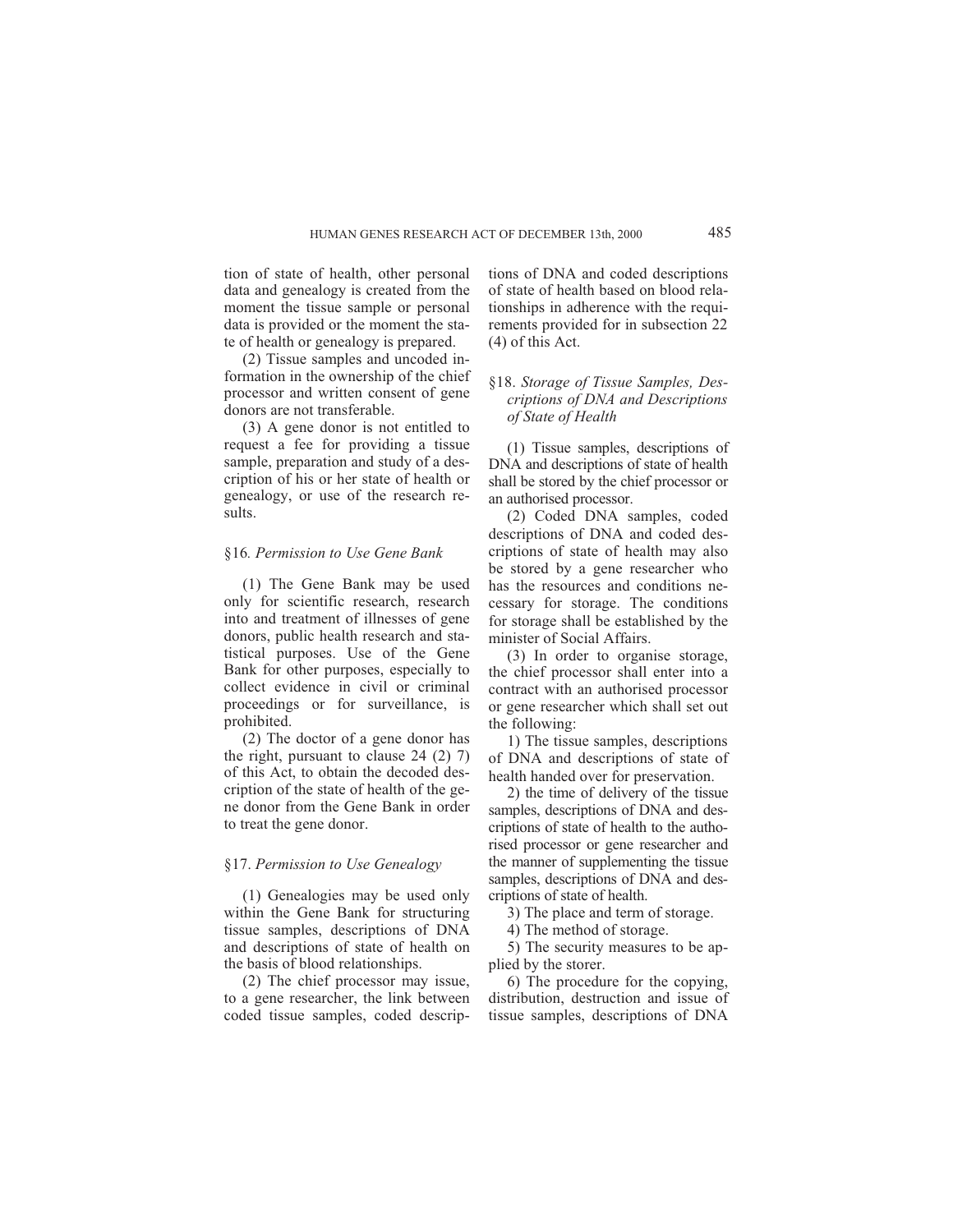or descriptions of state of health and for the return thereof to the chief processor or authorised processor.

7) The liability of the authorised processor or gene researcher.

(4) All tissue samples shall be stored in the territory of the Republic of Estonia. The Government of the Republic may, at the request of the chief processor and if good reasons therefor become evident, grant permission for tissue samples to be stored outside the territory of the Republic of Estonia if it is ensured that the chief processor has effective control over the tissue samples and that the tissue samples cannot be used in a manner prohibited by Estonian law.

# §19. *Rights Related to Results of Genetic Research*

(1) An authorised processor or gene researcher shall unconditionally deliver descriptions of DNA or parts thereof to the chief processor. The chief processor may grant an authorised processor or gene researcher the right to use a description of DNA or a part thereof for a charge or without charge. The chief processor shall grant gene researchers who are legal persons in public law or state agencies of the Republic of Estonia the right to use descriptions of DNA or parts thereof without charge.

(2) Results of genetic research not specified in subsection (1) of this section and intellectual property rights related thereto shall be provided by law.

# §20. *Issue of Tissue Samples, Descriptions of DNA and Descriptions of State of Health, and Records of Issue*

(1) The chief processor shall issue tissue samples, descriptions of DNA and descriptions of state of health from the Gene Bank only in coded form, except upon the issue of data on a gene donor to the gene donor or to the doctor of the gene donor in the cases provided for in subsections 11 (2) and 16 (2) of this Act.

(2) Upon the issue of a tissue sample, description of DNA or description of state of health, the issuer shall prepare a record of issue in which the tissue samples, descriptions of DNA and descriptions of state of health issued and received and the manner and date of delivery are indicated. The record of issue shall be signed by the representatives of the issuer and receiver.

(3) If the issuer is an authorised processor, the issuer shall promptly send a copy of the record of issue to the chief processor.

(4) The procedure for issuing tissue samples, descriptions of DNA and descriptions of state of health, including the format of the record of issue and the procedure for the completion and preservation thereof shall be established by the Minister of Social Affairs.

# §21. *Destruction of Data which Enables Decoding, Tissue Samples, Descriptions of DNA and Descriptions of State of Health, and Records of Destruction*

(1) If a gene donor applies to the chief processor for the destruction of data which enables decoding, the chief processor is required to destroy the data which enables decoding within two weeks as of the receipt of the corresponding written application from the gene donor.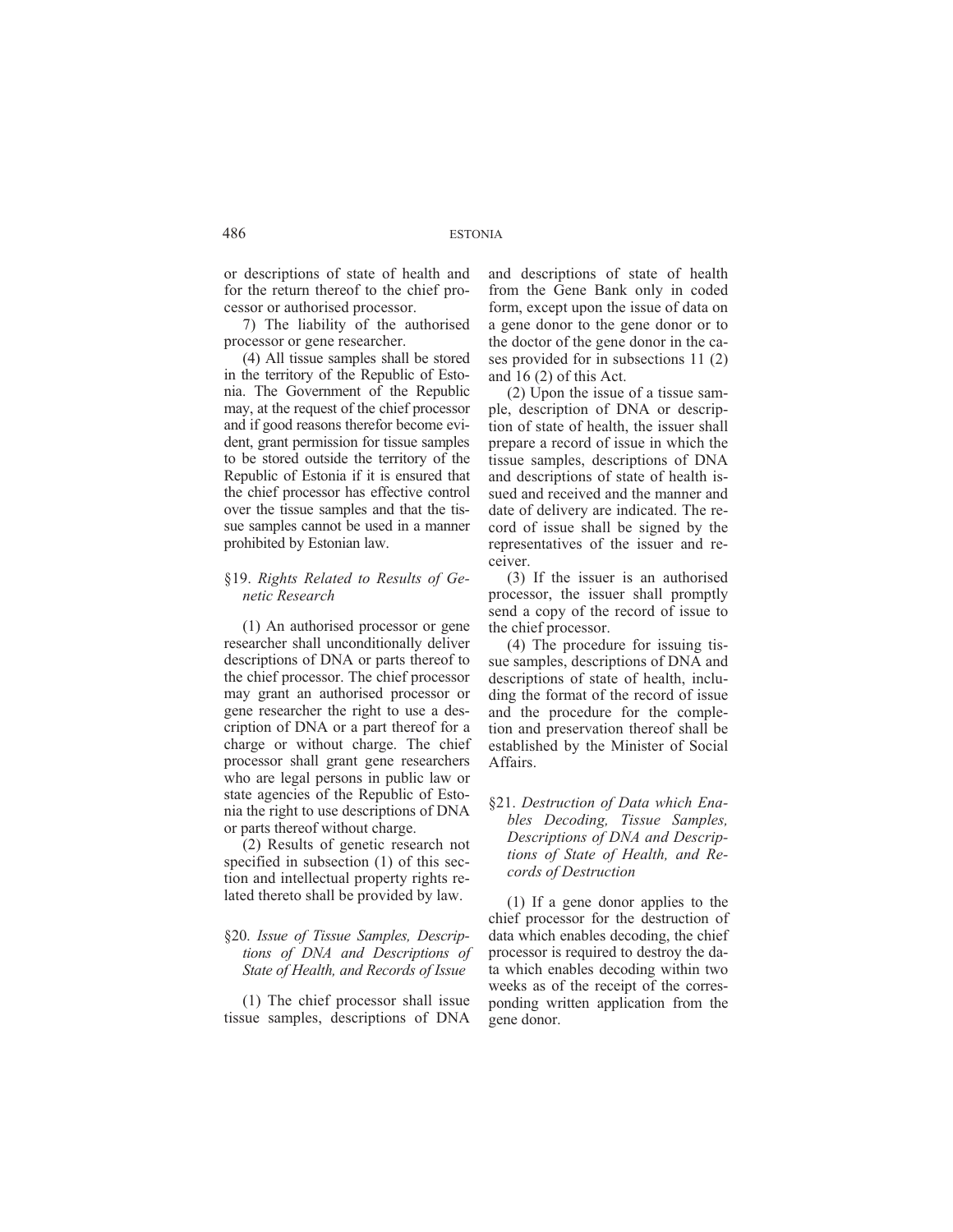(2) If a gene donor applies to the chief processor for the destruction of a tissue sample, description of DNA or description of his or her state of health due to unlawful disclosure of his or her identity, the chief processor is required to organise the destruction of the tissue sample, description of DNA and description of state of health within one month as of the receipt of the corresponding written application from the gene donor unless the chief processor proves that the identity of the gene donor was disclosed as a result of the gene donor's own behaviour.

(3) The chief processor may organise the destruction of tissue samples, descriptions of DNA and descriptions of state of health on the basis of records of issue prepared pursuant to §20 of this Act, in which case the chief processor shall issue a destruction order to the receiver specified in the record of issue.

(4) All persons who have a specific tissue sample, description of DNA or description of state of health in their possession are required, on the order of the chief processor, to destroy the specific tissue sample, description of DNA or description of state of health promptly and at their own expense.

(5) Upon the destruction of data which enables decoding, tissue samples, descriptions of DNA or descriptions of state of health, the destroyer shall prepare a record of destruction which sets out the destroyed object and the manner, place and date of destruction. If the destroyer is not the chief processor, the destroyer shall promptly send a copy of the record of destruction to the chief processor.

(6) The procedure for destroying data which enables decoding, tissue samples, descriptions of DNA and descriptions of state of health, including the format of the record of destruction and the procedure for the completion and preservation thereof shall be established by the minister of Social Affairs.

#### CHAPTER 4 DATA PROTECTION

# §22. *General Requirements for Data Protection*

(1) Data in the Gene Bank shall be processed in compliance with the highest standard of data protection.

(2) Data enabling identification of gene donors shall not be available through the external computer network of the Gene Bank.

(3) The chief processor shall appoint the specific persons who perform coding or decoding, who have access to the consent of gene donors, to the collection of tissue samples and descriptions of DNA, to descriptions of state of health and to genealogies, and who issue coded or uncoded tissue samples, descriptions of DNA or descriptions of state of health.

(4) The chief processor may issue tissue samples, descriptions of DNA or descriptions of state of health from the Gene Bank only in coded form, as a set of data and on the condition that samples or data concerning at least five gene donors are issued at a time. The cases provided for in subsections 11 (2) and 16 (2) of this Act constitute an exception.

(5) In order to verify the authenticity of data to be entered in the Gene Bank before coding, the chief processor and authorised processor are permitted to compare such data with data stored in other databases.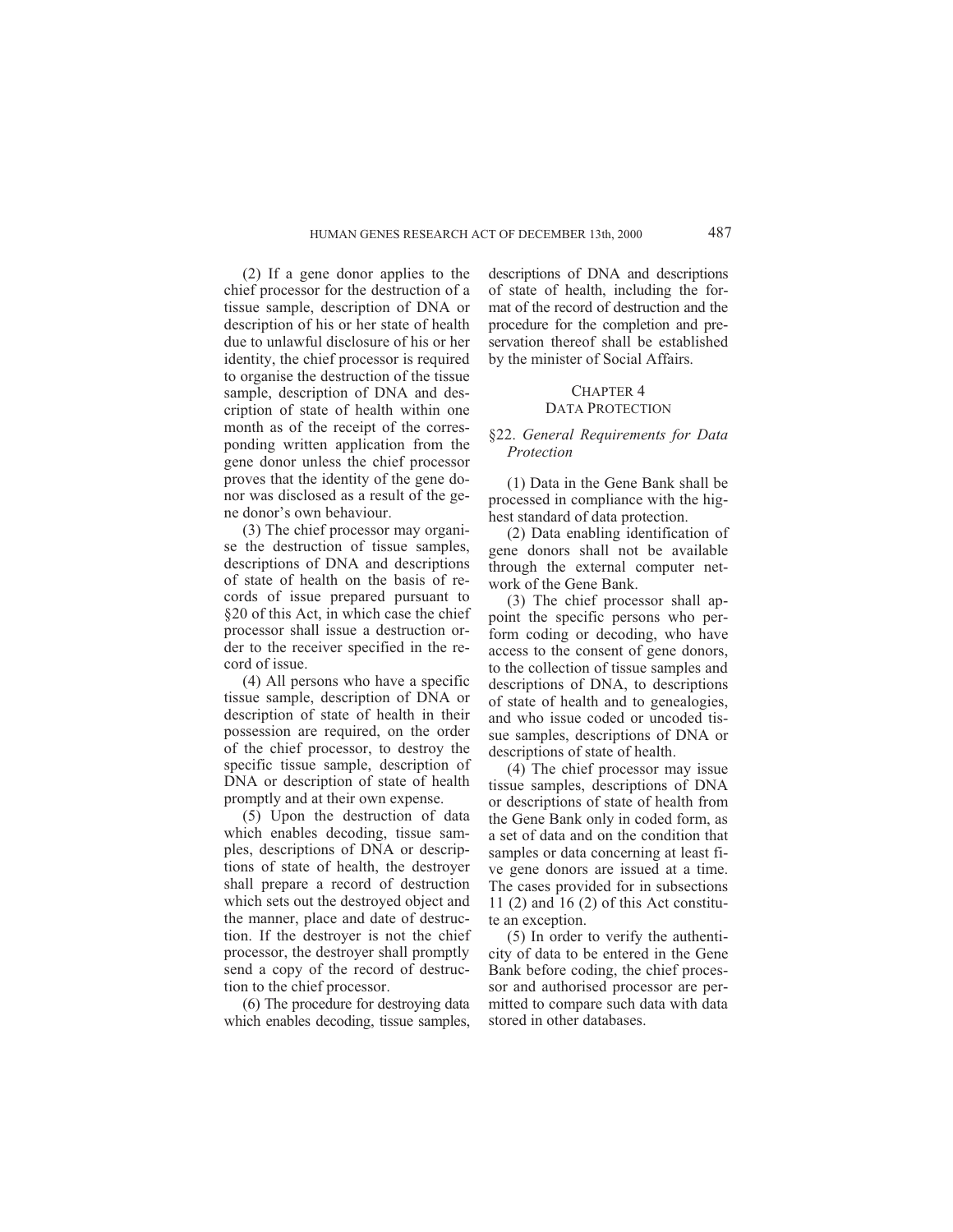# §23. *Coding*

(1) The chief processor shall give each tissue sample, description of DNA, description of state of health and genealogy a unique code consisting of at least sixteen random characters immediately after receipt of the tissue sample, description of DNA, description of state of health or genealogy in the Gene Bank. The chief processor shall obtain the approval of the data protection supervision authority for the method of generating the codes.

(2) The chief processor shall replace with a code all data concerning a tissue sample, description of DNA and description of state of health which enables the reverse identification of the gene donor, including the name, personal identification code, date of birth and residence.

(3) The chief processor shall indicate the code given to a tissue sample, description of DNA, description of state of health or genealogy on the written consent of the gene donor. The chief processor shall store the written consent together with the code indicated thereon in the database of the Gene Bank and it shall be the only possible key for decoding.

(4) In the interests of greater security, the chief processor may give an additional code to a coded tissue sample, coded description of DNA, coded description of state of health or coded genealogy and this code shall replace the initial code given to the tissue sample, description of DNA, description of state of health or genealogy. The chief processor shall make a record of the link between an initial code and an additional code in a database used solely for that purpose.

(5) The chief processor, authorised processors and genetic researchers are required to encode tissue samples, descriptions of DNA, descriptions of state of health and genealogies only with the code given to the tissue samples, descriptions of DNA, descriptions of state of health or genealogies by the chief processor.

# §24. *Decoding*

(1) Only persons appointed pursuant to subsection 22 (3) of this Act may gain access to written consent with a code indicated thereon and have the technical possibility to decode data.

(2) The chief processor is permitted to decode data only in the following cases and for the following purposes:

1) In order to destroy a tissue sample, a description of DNA or a description of state of health or data which enables decoding.

2) In order to enable access to data on a gene donor stored in the Gene Bank, except genealogies, at the written request of the gene donor.

3) In order to renew, supplement or verify a description of the state of health of a gene donor without contacting the gene donor unless the gene donor has prohibited the supplementation, renewal or verification of the description of his or her state of health.

4) In order to identify a gene donor on the proposal of the chief processor and with the consent of the Ethics Committee, to contact the gene donor and to renew, supplement or verify a description of his or her state of health with his or her written consent.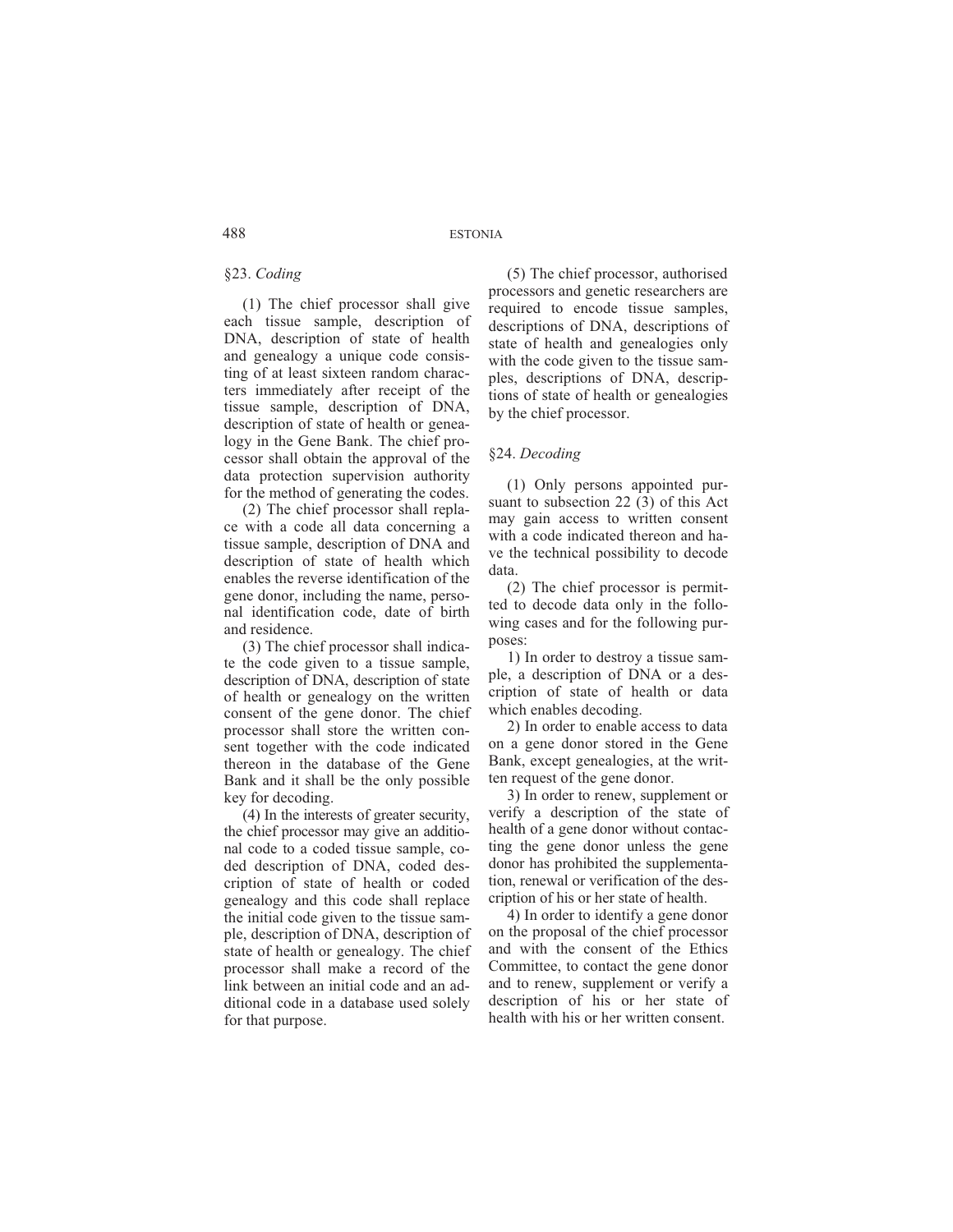5) In order to identify a gene donor and, with the gene donor's written consent, to take a new DNA sample if a tissue sample has been destroyed or does not contain sufficient DNA.

6) In order to identify a gene donor within the Gene Bank and amend his or her genealogy if the results of DNA research contradict the previously known genealogy or provide new information concerning the genealogy.

7) In order to issue a description of the state of health of a gene donor to the doctor of the gene donor at the request of the doctor of the gene donor and with the consent of the gene donor or, in urgent cases where a gene donor is unable to grant consent and has no legal representative or guardian or if the legal representative or guardian of the gene donor is unavailable, without the consent of the gene donor but in his or her interests and according to his or her presumed intentions.

# CHAPTER 5 PROHIBITION ON DISCRIMINATION

#### §25*. Prohibition on Discrimination*

(1) It is prohibited to restrict the rights and opportunities of a person or to confer advantages on a person on the basis of the structure of the person's DNA and the genetic risks resulting therefrom.

(2) It is prohibited to discriminate against a person on the basis of the person being or not being a gene donor.

# §26. *Discrimination in Employment Relationships*

(1) Employers are prohibited from collecting genetic data on employees

or job applicants and from requiring employees or job applicants to provide tissue samples or descriptions of DNA.

(2) Employers are prohibited from imposing discriminatory working and wages conditions for people with different genetic risks.

# §27. *Discrimination in Insurance Relationships*

(1) Insurers are prohibited from collecting genetic data on insured persons or persons applying for insurance cover and from requiring insured persons or persons applying for insurance cover to provide tissue samples or descriptions of DNA.

(2) Insurers are prohibited from establishing different insurance conditions for people with different genetic risks and from establishing preferential tariff rates and determining insured events restrictively.

# CHAPTER 6 SUPERVISION AND RESOLUTION OF APPEALS

# §28*. Data protection Supervision Authority*

Supervision over the collection of descriptions of state of health and genealogical data, the coding and decoding of tissue samples, descriptions of DNA, descriptions of state of health and genealogical data, and the processing of tissue samples, descriptions of DNA, descriptions of state of health and genealogical data shall be exercised by the data protection supervision authority.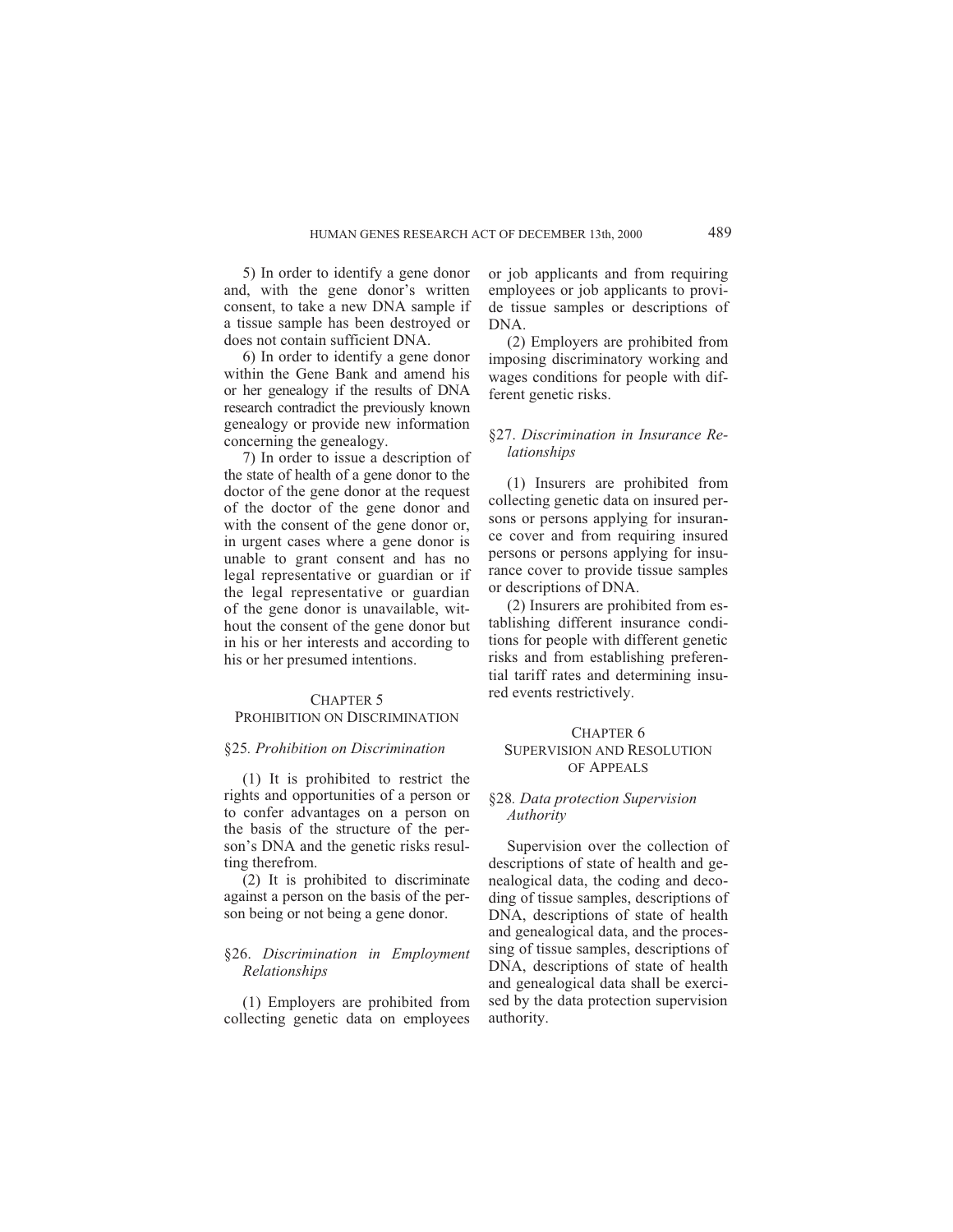# §29. *Ethics Committee*

(1) The processing procedures of the Gene Bank. The assessment of the Ethics Committee is not binding, except in the case provided for in clause 24 (2) 4) shall be assessed by the Ethics Committee.

(2) The Ethics Committee shall act pursuant to generally recognised ethical rules and international conventions.

(3) Each member of the Ethics Committee shall be an Estonian citizen with active legal capacity whose permanent residence is in the Republic of Estonia. Each member of the Ethics Committee shall be a recognised specialist in his or her field with the necessary expertise to perform the duties of a member of the Ethics Committee and shall have an impeccable reputation.

(4) The members of the Ethics Committee shall be appointed and the number of members shall be determined by the supervisory board of the chief processor of the Gene Bank. The term of authority of a member of the Ethics Committee is five years.

(5) The supervisory board of the chief processor of the Gene Bank may remove a member of the Ethics Committee prior to expiry of the term of authority of the member with good reason, which is, above all, failure to perform his or her duties to a material extent, inability to participate in the work of the Ethics Committee or the causing of significant damage to the interests of the chief processor in any other manner, and also the commencement of bankruptcy proceedings against the member of the Ethics Committee.

# §30*. Resolution of Appeals Arising from Employment and Insurance Relationships*

(1) Complaints concerning discrimination occurring in employment relationships due to genetic risks shall be adjudicated by the Labour Inspectorate, if necessary with the assistance of the chief processor or experts from the data protection supervision authority in investigating and deciding the matter.

(2) Complaints concerning discrimination occurring in insurance relationships due to genetic risks shall be adjudicated by the Insurance Supervisory Authority, if necessary with the assistance of the chief processor or experts from the data protection supervision authority in investigating and deciding the matter.

#### CHAPTER 7 IMPLEMENTING PROVISIONS

# §31. *Amendment of Criminal Code*

The Criminal Code (RT 1992, 20, 287 and 288; RT I 1999, 38, 485; 57, 595, 597 and 598; 60, 616; 97, 859; 102, 907; 2000, 10, 55; 28, 167; 29, 173; 33; 193; 40, 247; 49, 301 and 305; 54, 351; 57, 373; 58, 376; 84, 533; 92, 597) is amended as follows:

1) *Section 1244 is added to the Code worded as follows:* §1244. *Inducing persons to become gene donors*

Inducing a person to consent to providing a tissue sample for the purposes of genetic research by offering material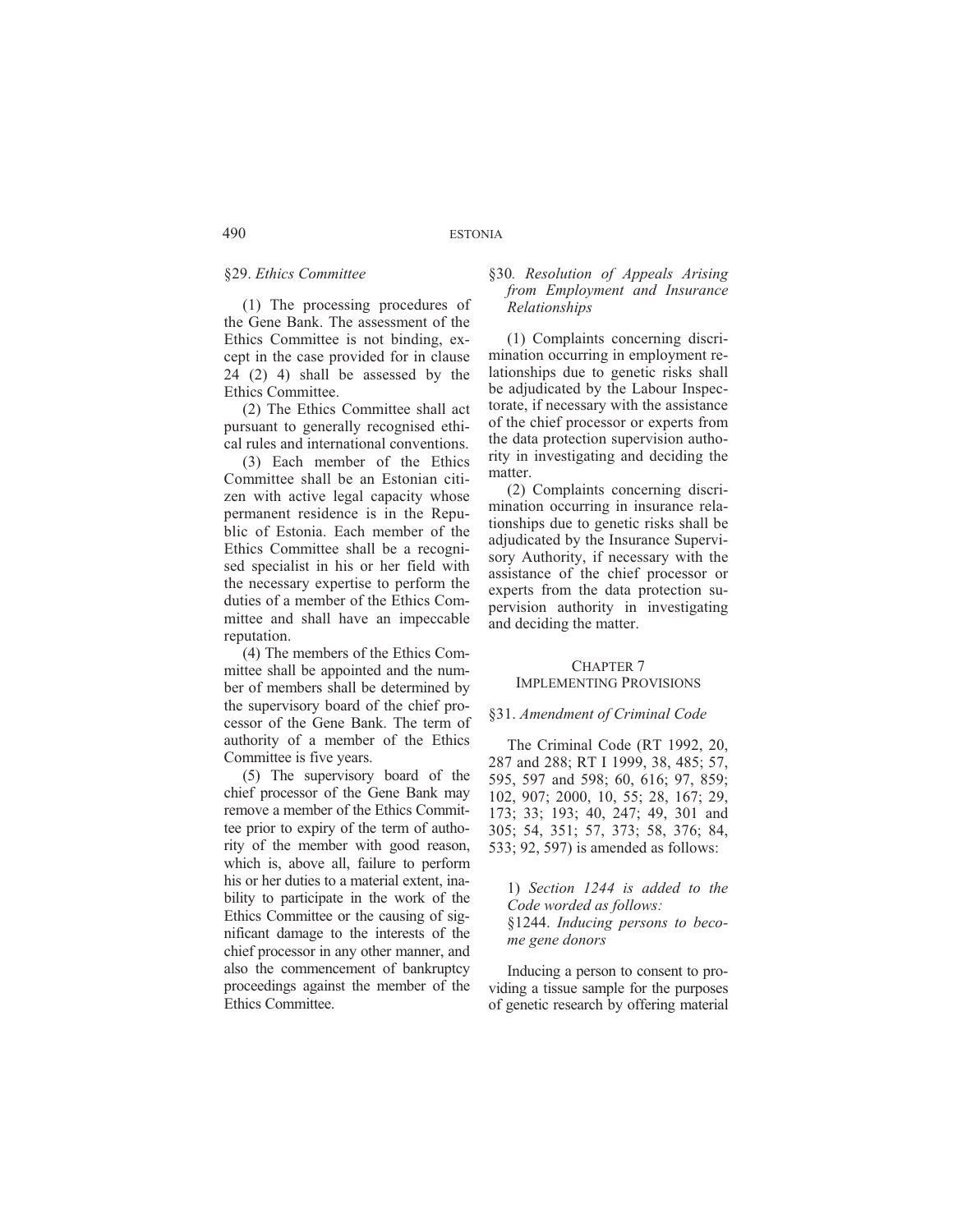remuneration or by causing damage or threatening to cause damage to the person is punishable by a fine, detention or up to one year imprisonment.

2) *Section 1245 is added to the Code Worded as Follows:* §1245. *Illegal Conduct of Human Research*

Conduct of medical or scientific research on a person who has not granted his or her valid consent thereto is punishable by a fine, detention or up to one year imprisonment.

3) *Section 1281 is Amended and Worded as Follows:* §1281. *Disclosure of confidential data which became known due to professional activity*

Disclosure by a doctor, medical assistant, nurse, midwife, psychologist, advocate, notary or other person of confidential data relating to the descent, genetic data, artificial insemination, family or health of a person which became known to the offender due to his or her professional activity, if such disclosure violates legislation regulating the professional activity or other legislation, is punishable by a fine or deprivation of the right of employment in a particular position or operation in a particular area of activity or by detention or up to one year imprisonment.

4) *Section 1342 is added to the Code Worded as Follows:* §1342. *Discrimination Based on Genetic Risks*

Unlawful restriction of the rights of a person or conferral of unlawful preferences on a person based on the genetic risks of the person is punishable by a fine, detention or up to one year imprisonment.

§32*. Amendment of Personal Data Protection Act*

The Personal Data Protection Act (RT I 1996, 48, 944; 1998, 59, 941; 111, 1833; 2000, 50, 317; 92, 597) is amended as follows:

1) Clause 4 (3) 3) is amended and worded as follows:

3) Data relating to state of health, genetic information or sexual life;

2) Subsection 9 (2) is amended and worded as follows:

(2) Processing of sensitive personal data revealing ethnic or racial origin, state of health, genetic information or sexual life is permitted without the consent of the person if the processing is carried out:

1) For performance of obligations prescribed by law.

2) For protection of the person's life, health or freedom.

3) For performance of a task in the public or general interest which is assigned by law to a chief processor or a third person to whom the data are disclosed.

# §33. *Amendment of Estonian Academy of Sciences Act*

Clause 51) is added to subsection 9 (3) of the Estonian Academy of Sciences Act (RT I 1997, 35, 539) worded as follows:

51) Appoint three members of the supervisory board of the chief processor of the Gene Bank.